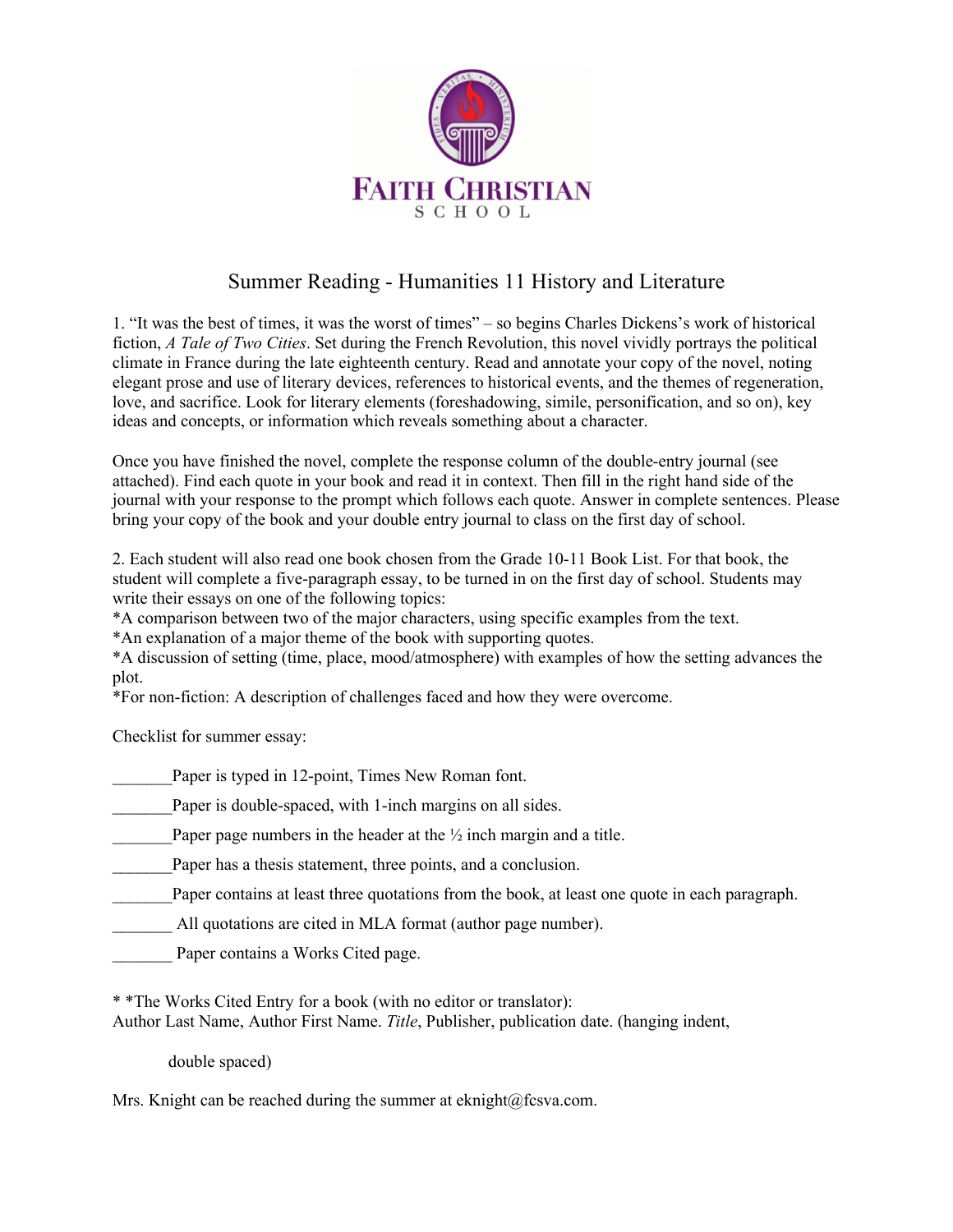$Name$   $\qquad$ 

| It is likely enough that, rooted in<br>the woods of France and Norway,<br>there were growing trees, when<br>that sufferer was put to death,<br>already marked by the woodman,<br>Fate, to come down and be sawn<br>into boards, to make a certain<br>moveable framework with a sack<br>and a knife in it, terrible in<br>history" (2). Identify the<br>foreshadowing in the quote<br>above.                                                                                                                           |  |
|-----------------------------------------------------------------------------------------------------------------------------------------------------------------------------------------------------------------------------------------------------------------------------------------------------------------------------------------------------------------------------------------------------------------------------------------------------------------------------------------------------------------------|--|
| "Hunger was pushed out of the<br>tall houses, in the wretched<br>clothing that hung upon poles<br>and lines; Hunger was patched<br>into them with straw and rag and<br>wood and paper; Hunger was<br>repeated in every fragment of the<br>small modicum of firewood that<br>the man sawed off; Hunger stared<br>down from the smokeless<br>chimneys, and started up from<br>the filthy street that had no offal,<br>among its refuse, of anything to<br>eat" (22). Explain the use of<br>anaphora in the quote above. |  |
| What is its significance?                                                                                                                                                                                                                                                                                                                                                                                                                                                                                             |  |
| "Death is Nature's remedy for all<br>things, and why not Legislation's?<br>Accordingly, the forger was put to<br>death; the utterer of a bad note<br>was put to Death; the unlawful<br>opener of a letter was put to<br>Death; the purloiner of forty<br>shillings and sixpence was put to<br>Death; the holder of a horse at<br>Tellson's door, who made off with<br>it, was put to Death; the coiner of                                                                                                             |  |
| a bad shilling was put to Death;<br>the sounders of three-fourths of<br>the notes in the whole gamut of<br>Crime, were put to Death" (39).<br>What does the use of anaphora                                                                                                                                                                                                                                                                                                                                           |  |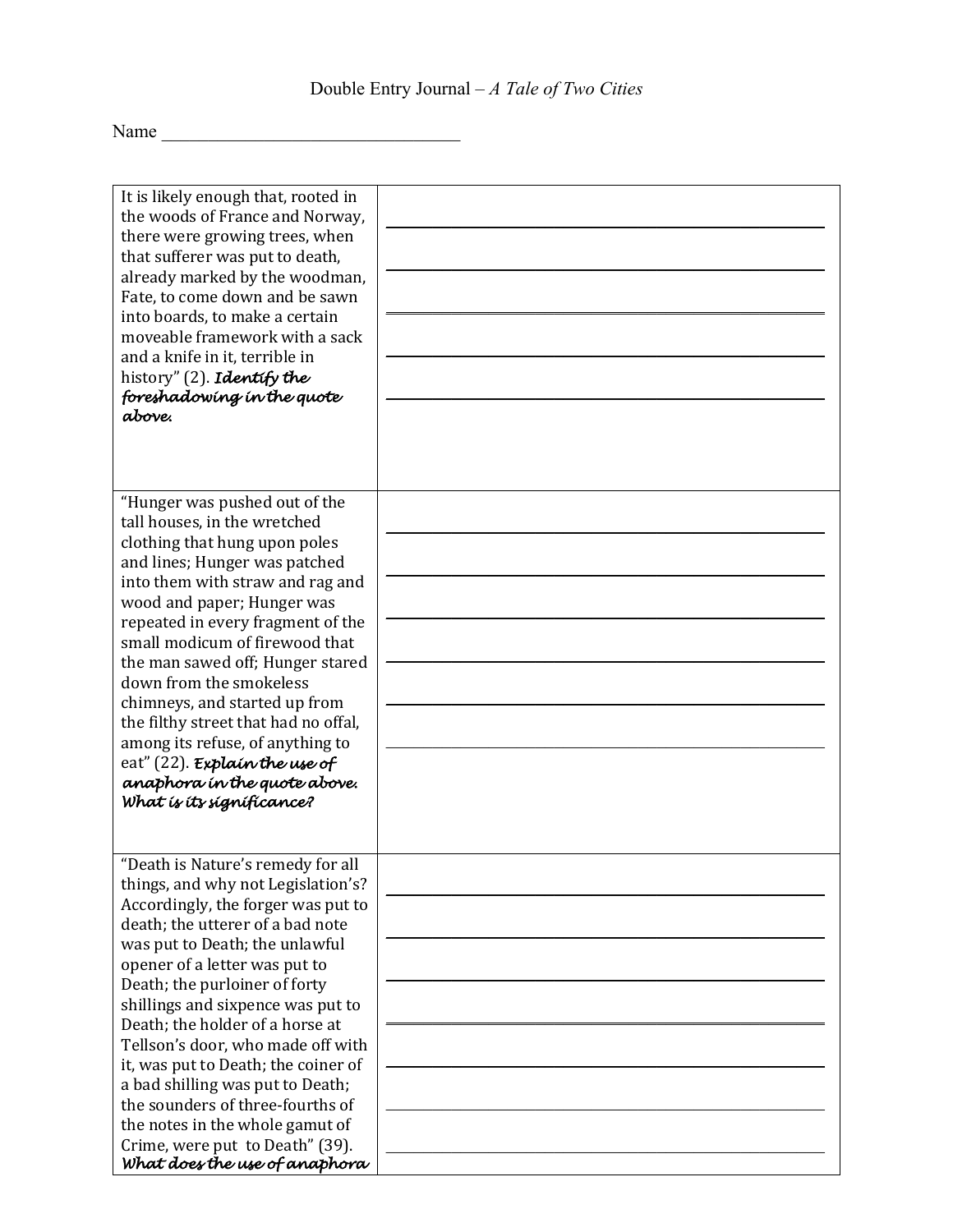| in the quote above reveal<br>about the justice system?                                                                                                                                                                                                                                                                                                                                                                                                                                                                                                                                                                                                                                                                                |  |
|---------------------------------------------------------------------------------------------------------------------------------------------------------------------------------------------------------------------------------------------------------------------------------------------------------------------------------------------------------------------------------------------------------------------------------------------------------------------------------------------------------------------------------------------------------------------------------------------------------------------------------------------------------------------------------------------------------------------------------------|--|
|                                                                                                                                                                                                                                                                                                                                                                                                                                                                                                                                                                                                                                                                                                                                       |  |
| "Repression is the only lasting<br>philosophy. The dark deference<br>of fear and slavery, my friend,'<br>observed the Marquis, 'will keep<br>the dogs obedient to the whip, as<br>long as this roof,' looking up to it,<br>'shuts out the sky.' That might not<br>be so long as the Marquis<br>supposed. If a picture of the<br>chateau as it was to be a very few<br>years hence, and of fifty like it as<br>they were to be a very few years<br>hence, could have been shown to<br>him that night, he might have<br>been at a loss to claim his own<br>from the ghastly, firecharred<br>plunder-wrecked ruins" (94).<br>Explain the opinion stated by<br>the Marquís, then explain the<br>foreshadowing which follows<br>the quote. |  |
| Sydney Carton tells Lucie: "For<br>you, and for any dear to you, I<br>would do anything. If my career<br>were of that better kind that<br>there was any opportunity or<br>capacity of sacrifice in it, I would<br>embrace any sacrifice for you and<br>for those dear to you" (117). Why<br>does he make this offer to<br>Lucie? What do his words<br>foreshadow?                                                                                                                                                                                                                                                                                                                                                                     |  |
| On the morning of his wedding,<br>Charles Darnay has a meeting<br>with Dr. Manette. After this<br>meeting, the Doctor "was so<br>deadly pale - which had not been<br>the case when they went in<br>together - that no vestige of color<br>was to be seen in his face," and<br>his countenance "disclosed some<br>shadowy indication that the old<br>air of avoidance and dread had<br>lately passed over him, like a cold                                                                                                                                                                                                                                                                                                             |  |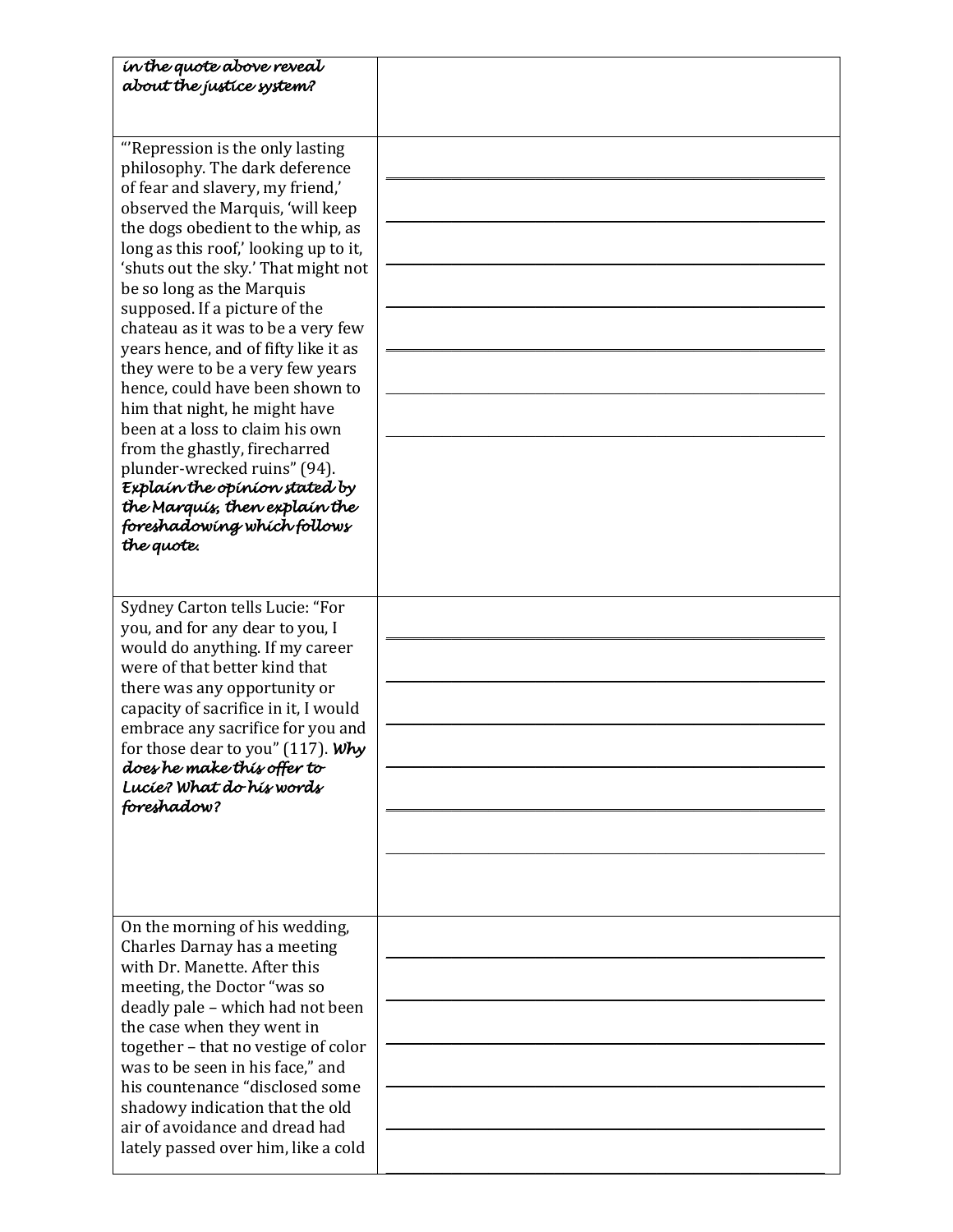| wind" (149). What has Charles<br>told him? What change occurs<br>to the Doctor soon after the<br>wedding?                                                                                                                                                                                                                                                                                                                                                                                                                                                                                                                                                                               |  |
|-----------------------------------------------------------------------------------------------------------------------------------------------------------------------------------------------------------------------------------------------------------------------------------------------------------------------------------------------------------------------------------------------------------------------------------------------------------------------------------------------------------------------------------------------------------------------------------------------------------------------------------------------------------------------------------------|--|
| "With a roar that sounded as if all<br>the breath in France had been<br>shaped into the detested word,<br>the living sea rose, wave on wave,<br>depth on depth, and overflowed<br>the city to that point. Alarm-bells<br>ringing, drums beating, the sea<br>raging and thundering on its new<br>beach, the attack begun A<br>white flag from within the<br>fortress, and a parley - this dimly<br>perceptible through the raging<br>storm, nothing audible in it -<br>suddenly the sea rose<br>immeasurably wider and higher"<br>$(166)$ . What is the metaphor in<br>this passage? Explain its<br>connection with the historical<br>event described (the storming<br>of the Bastille). |  |
| The shadow attendant on<br>Madame Defarge and her party<br>seemed to fall so threatening and<br>dark on the child, that her mother<br>instinctively kneeled on the<br>ground beside her, and held her<br>to her breast. The shadow<br>attendant on Madame Defarge<br>and her party seemed then to fall,<br>threatening and dark, on both the<br>mother and the child" (207).<br>What effect is achieved by the<br>shadow imagery in this<br>passage? What events does the<br>use of this imagery foreshadow<br>later in the novel?                                                                                                                                                      |  |
| After he arrives in Paris, Sydney<br>Carton says: "this is a desperate<br>time, when desperate games are<br>played for desperate stakes. Let<br>the Doctor play the winning<br>game; I will play the losing one"<br>$(232)$ . Explain the events to                                                                                                                                                                                                                                                                                                                                                                                                                                     |  |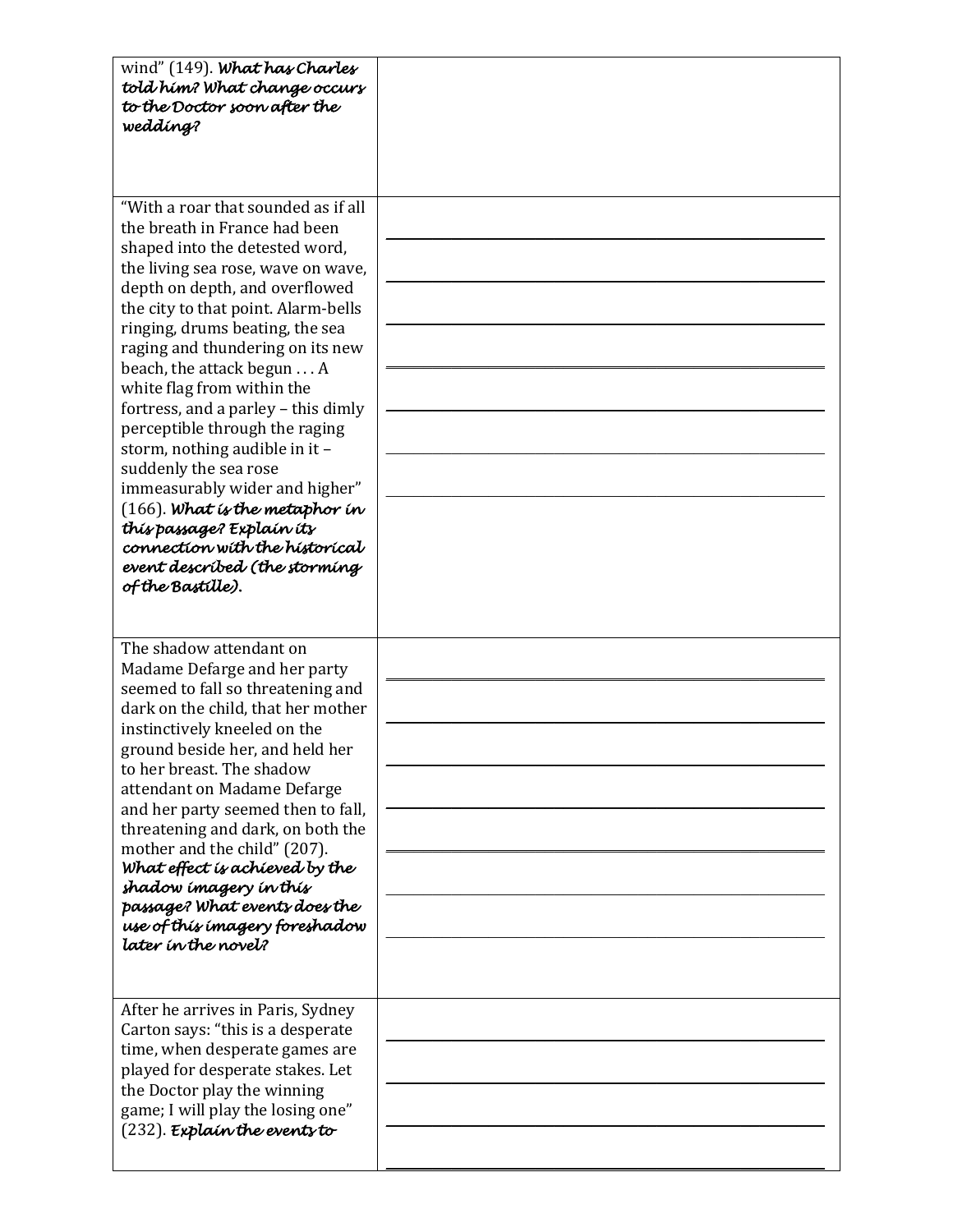| which he refers by the use of        |  |
|--------------------------------------|--|
| the game metaphor.                   |  |
|                                      |  |
|                                      |  |
|                                      |  |
|                                      |  |
|                                      |  |
|                                      |  |
|                                      |  |
|                                      |  |
|                                      |  |
|                                      |  |
|                                      |  |
| Doctor Manette had concluded         |  |
| the letter written during his        |  |
| imprisonment with the words:         |  |
| "them and their descendants, to      |  |
| the last of their race, I Alexandre  |  |
| Manette, unhappy prisoner, do        |  |
|                                      |  |
| this last night of the year 1767, in |  |
| my unbearable agony, denounce        |  |
| to the times when all these things   |  |
| shall be answered for. I denounce    |  |
| them to Heaven and to earth"         |  |
| $(258)$ . What is supremely ironic   |  |
| about this denunciation? How         |  |
| do these words advance the           |  |
|                                      |  |
| plot of the novel?                   |  |
|                                      |  |
|                                      |  |
| "There were many women at that       |  |
| time, upon whom the time laid a      |  |
|                                      |  |
| dreadfully disfiguring hand; but,    |  |
| there was not one among them         |  |
| more to be dreaded than this         |  |
| ruthless woman imbued from           |  |
| her childhood with a brooding        |  |
| sense of wrong, and an inveterate    |  |
| hatred of a class, opportunity had   |  |
|                                      |  |
| developed her into a tigress. She    |  |
| was absolutely without pity"         |  |
| $(281)$ . Explain this description   |  |
| of Madame Defarge. What in           |  |
| her chíldhood had caused thís        |  |
| "brooding sense of wrong"?           |  |
|                                      |  |
|                                      |  |
| "I am the Resurrection and the       |  |
|                                      |  |
| Life, saith the Lord: he that        |  |
| believeth in me, though he were      |  |
| dead, yet shall he live; and         |  |
| whosoever liveth and believeth in    |  |
| me shall never die" (292). Sydney    |  |
| Carton meditates on this verse       |  |
| as he prepares to sacrifice his      |  |
|                                      |  |
| life for Darnay's, and Dickens       |  |
| inserts it again immediately         |  |
| before hís execution. What is        |  |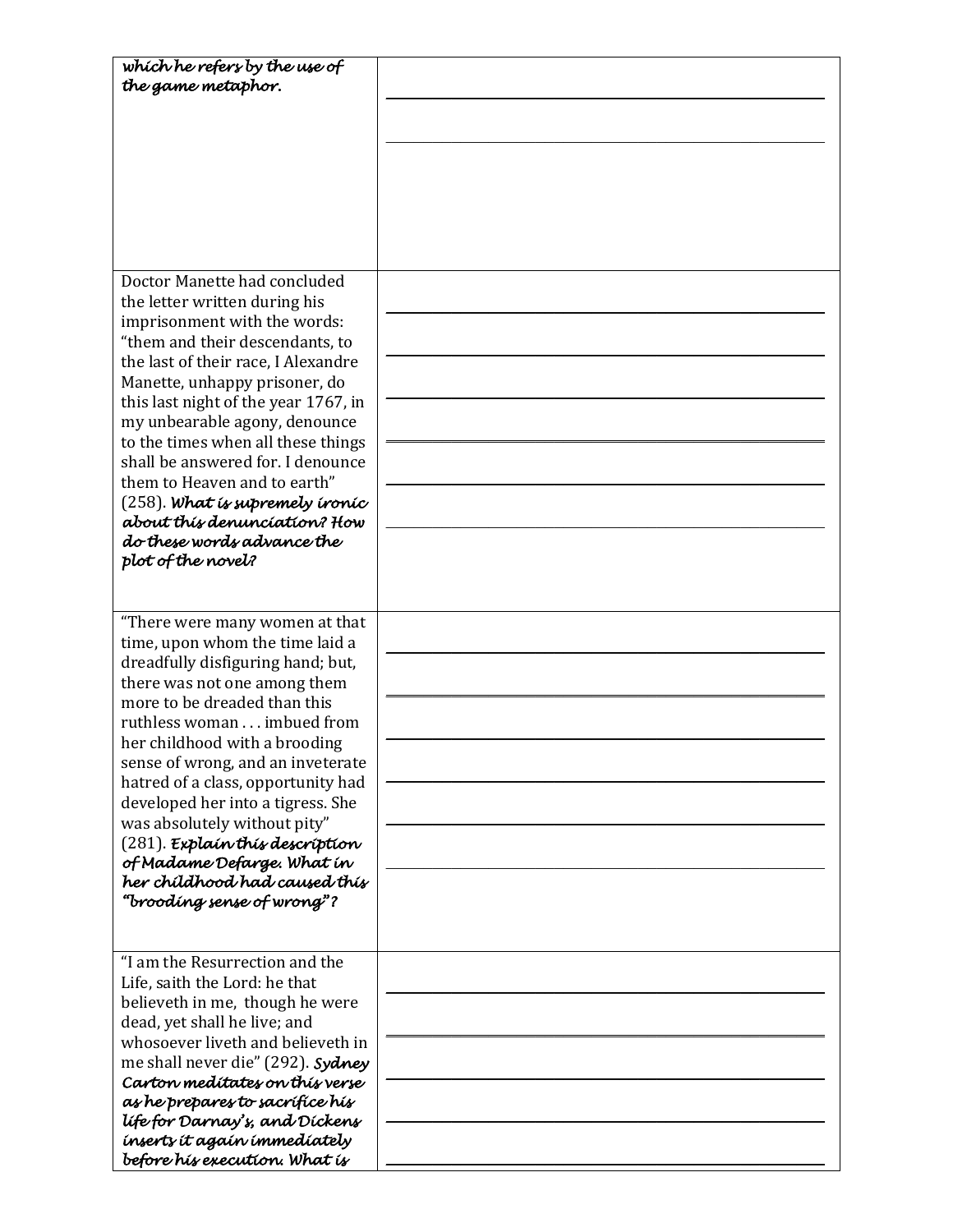| the significance of this verse<br>for Carton? |  |
|-----------------------------------------------|--|
|                                               |  |
|                                               |  |